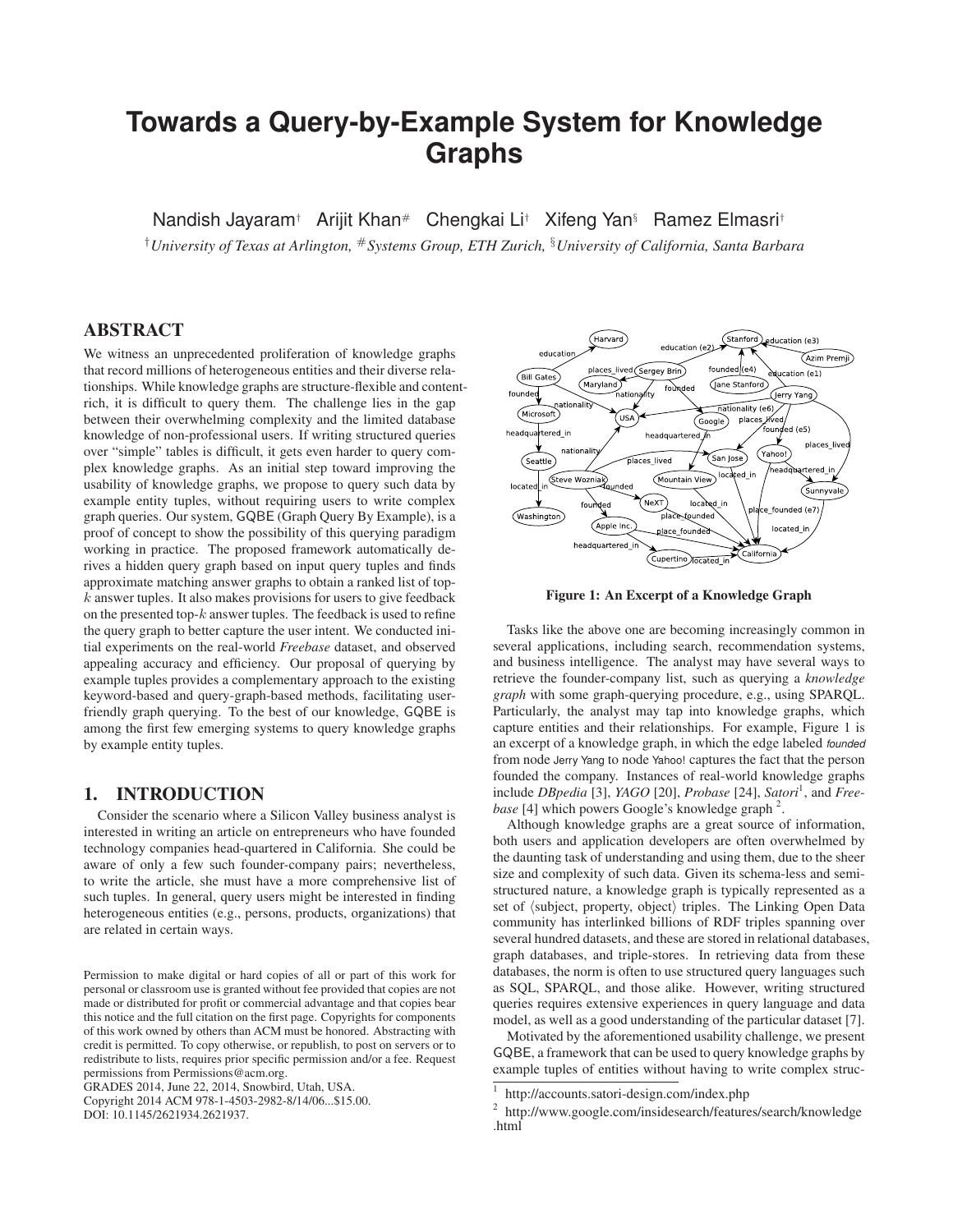

**Figure 2: The Architecture and Components of** GQBE

tured queries. [9] presents a proof of concept of this system which shows that such a querying paradigm is indeed a viable option.

**Example 1 (Querying by Example Tuple):**  $\langle$  Jerry Yang, Yahoo!) is an example input tuple that satisfies the analyst's query intent. This is shown in red as the input to GQBE in Fig. 2. Given the knowledge graph in Figure 1, GQBE finds answers such as (David Filo, Yahoo!) and  $\langle$  Sergey Brin, Google $\rangle$  as shown in blue in Fig. 2. It is to be noted here that the entities like Jerry Yang and Google are specific vertices in the knowledge graph, and not keywords.

Substantial progress has been made on query mechanisms that help users construct query graphs or even do not require explicit query graphs. Such mechanisms include keyword search (e.g., [11]), keyword-based query formulation [18, 25], and interactive and formbased query formulation [5, 8]. Note that query graphs or patterns are often used in the literature to graphically present queries over graphs. Underlyingly query graphs are formed by using structured query languages or some of the aforementioned query mechanisms. Therefore query graph is not what we refer to as "example". In fact, one of the components in GQBE discovers a hidden query graph from input entity tuples. Query by example (QBE) has a long positive history in relational databases [26]. Particularly, QBE and keyword-based methods are adequate for different usage scenarios. Using keyword-based methods, a user has to articulate query keywords, e.g., "technology companies head-quartered in California and their founders." for the aforementioned analyst. Not only a user may find it challenging to clearly articulate a query, but also a query system might not return accurate answers, since it is nontrivial to precisely separate these keywords and correctly match them with entities, entity types, and relationships. This has been verified through our own experience on a keyword-based system adapted from SPARK [15]. In contrast, a GQBE user only needs to know the names of some entities in example tuples, without being required to specify how exactly the entities are related. On the other hand, keyword-based querying is more adequate when a user does not know a few sample answers with respect to her query.

More formally, GQBE addresses the following problem. A *data graph* is a directed multi-graph G with node set  $V(G)$  and edge set  $E(G)$ . Each node  $v \in V(G)$  represents an entity and has a unique identifier  $id(v)$ . Each edge  $e=(v_i, v_j) \in E(G)$  denotes a directed relationship from entity  $v_i$  to entity  $v_j$ . It has a label, denoted as  $label(e)$ . Multiple edges can have the same label. The user input and output of GQBE are both entity tuples, called *query tuples* and *answer tuples*, respectively. A tuple  $t = \langle v_1, \ldots, v_n \rangle$  is an ordered list of entities (i.e., nodes) in  $G$ . The constituting entities of query (answer) tuples are called *query (answer) entities*. Given a data

graph G and a query tuple t, our goal is to find the top-*k* most similar answer tuples to t.

Since the users of GQBE are not required to construct a query graph, the system automatically discovers a hidden weighted query graph to capture the user's query intent. The system then finds a ranked list of similar answer tuples that are presented to the user. Provisions for the user to provide feedback on the answer tuples are made using which the user can re-rank the answer tuples and also mark their relevance. This iterative feedback mechanism is used by the system to refine the query graph until the user is satisfied with the results.

#### **2. SYSTEM OVERVIEW**

Figure 2 shows the various components involved in GQBE's framework. Since the input to the system is an example tuple, *Query Graph Discovery* module automatically discovers a weighted query graph that captures important relationships and entities between and around the entities in the example tuple. This module must discover the hidden query graph behind the example tuple that captures the user intent. Such a graph is called the *maximal query graph* (MQG) and edge-isomorphic answer graphs are projected to form various answer tuples.

It is unlikely that we will find an edge-isomorphic match to the MQG, so it becomes imperative to find approximate matches to the MQG. The *Answer Space Modeling* component of GQBE models the space of all answer graphs as a *query lattice* formed by the subsumption relationship between all subgraphs of the MQG. An edgeisomorphic match to a subgraph of the MQG is an approximate match to the MQG. The query lattice can be large and obtaining the top- $k$  answer tuples requires evaluating these query graphs. For a large lattice, the brute-force approach of evaluating all the lattice nodes can be prohibitively expensive. The *Query Processing* module efficiently finds the top- $k$  answer tuples, which would stop after partial lattice evaluation if the top- $k$  answer tuples are found.

The top- $k$  answer tuples obtained are presented to the user by the *Result Browsing* module. The user can browse through the presented top-k answer tuples and provide feedback to the system. The user can mark the relevant and irrelevant answers among the presented top-k answer tuples and also re-rank the answer tuples. This kind of feedback helps the system better understand the user intent since it gets both positive and negative example tuples from the feedback. This is an iterative process that will help the user in refining the query until her exact query intent is captured by the system and is satisfied with the answer tuples.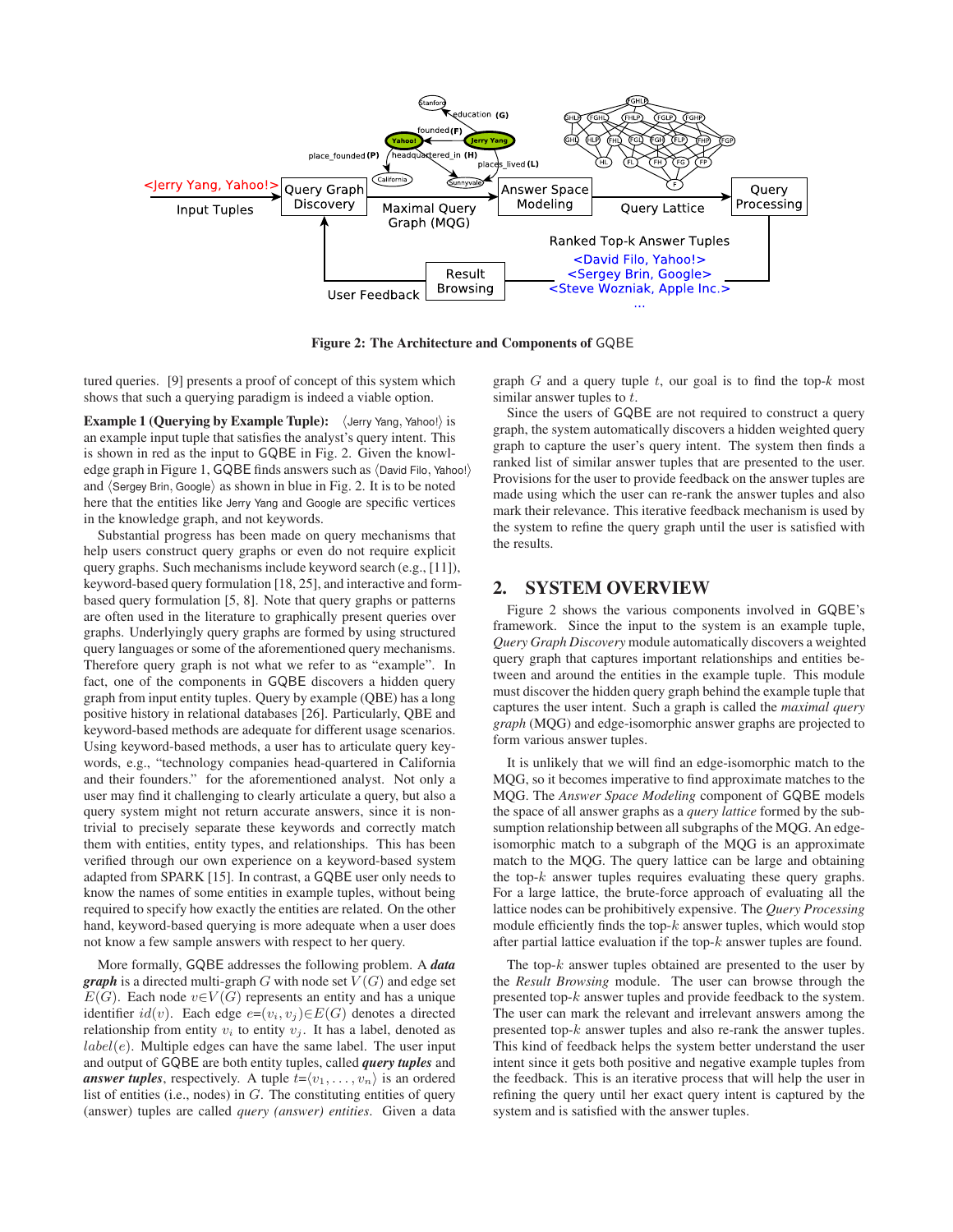# **3. CURRENT SOLUTION**

## **3.1 Query Graph Discovery**

The goal of the *Query Graph Discovery* module is to discover a hidden maximal query graph that captures relationships that a user might be interested in for the given example tuple. Based on the data graph statistics, we assign weights to the edges which are used to retrieve the maximal query graph.

To illustrate the idea of assigning edge weights, let us consider the knowledge graph in Figure 1 and let  $\langle$  Jerry Yang, Yahoo! $\rangle$  be the input query tuple. First, we capture neighbors of query entities up to some pre-determined length d to construct a *neighborhood graph* (H), and then remove the *unimportant* edges from this neighborhood graph. For example, in Figure 1, edge  $e_1$ =(Jerry Yang, Stanford) labeled education, represents an important relationship between Stanford and a query entity Jerry Yang. But other edges labeled education and incident on Stanford (edges  $e_2$  and  $e_3$  in Figure 1) are deemed unimportant (and thus removed) with regard to query entity Jerry Yang, since there can be many graduates of Stanford in the knowledge graph. Despite pruning such clearly unimportant edges, the neighborhood graph  $H$  can still be large and its edges must thus be further pruned. We hence rank the edges of  $H$  by weighting them using several distance-based and frequency-based heuristics:

$$
\mathbf{w}(e) = \mathbf{ief}(e) / (\mathbf{p}(e) \times \mathbf{d}^2(e))
$$
 (1)

The weight  $w(e)$  of an edge  $e=(u, v)$  is: (1) directly proportional to its inverse edge frequency,  $\text{ief}(e)$ , that captures how rare a relationship is globally in the data graph; (2) inversely proportional to its participation,  $p(e)$ , that determines the number of edges in the data graph that share the same label and one of e's end nodes (u or v); and (3) inversely proportional to the distance,  $d(e)$ , that captures the distance of edge  $e$  from the query entities. A greedy heuristic is used to choose the MQG (e.g., MQG in Figure 2), that is an m-edged *weakly connected* subgraph of H containing all query entities, while maximizing the total edge weight.

#### **3.2 Query Processing**

In order to find approximate matches to the maximal query graph, GQBE models the space of all answer graphs as a *query lattice* formed by the subsumption relationship between all subgraphs of the MQG. Fig. 3(a) is an example query lattice corresponding to the MQG in Fig. 2. An approximate answer graph is defined as an edge-isomorphic match to some query graph, which is a subgraph of the MQG, and is present in the query lattice as a lattice node. The query lattice can be large, and obtaining the top- $k$  answer tuples  $3$  requires evaluating all these query graphs. Given a query lattice, a brute-force approach is to evaluate all lattice nodes (query graphs) to find all answer tuples. Its exhaustive nature leads to clear inefficiency, since we only seek the top-*k* answers. Moreover, the brute-force method evaluates all the queries separately, without sharing any computation.

We propose an efficient algorithm which allows sharing of computation. We employ an upper-bound based *bottom-up*, *best-first* strategy to explore the lattice. To process a query Q, at least one of its children  $Q'$ = $Q$  –  $e$  must have been processed. The results of  $Q'$  is used to efficiently process  $Q$ . At any given moment during query lattice evaluation, the lattice nodes belong to three mutuallyexclusive sets—the evaluated, the unevaluated and the pruned. A subset of the unevaluated nodes, denoted the *lower-frontier* (LF), are candidates for the node to be evaluated next. At the beginning,  $LF$  contains only the minimal query trees (nodes  $F$  and  $HL$  in



**Figure 3: Query Lattice at Different Stages**

Fig. 3(a)). After a node is evaluated, all its parents are added to  $\mathcal{LF}.$ Therefore, the nodes in  $\mathcal{LF}$  either are minimal query trees or have at least one evaluated child. For each unevaluated candidate node Q in LF, we define an *upper-bound score*, which is the best score Q's answer tuples can possibly attain. In the beginning all nodes in LF have the score of the MQG (node *FGHLP*) as its upper-bound score. The chosen node,  $Q_{best}$ , must have the highest upper-bound score among all the nodes in  $\mathcal{LF}$ . If evaluating  $Q$  returns an answer graph  $A$ ,  $A$  has the potential to grow into an answer graph  $A'$  to an ancestor node  $Q'$ . In such a case, A and A' are projected to the same answer tuple  $t_A=t_{A'}$ . The answer tuple always gets the better score from  $A'$ , under the simplified scoring function that sums up weights of all edges in query graph  $Q'$  and assigns it as  $A'$ 's score.

Hence, Q's upper-bound score depends on its *upper boundary*— Q's unpruned ancestors that have no unpruned parents.The *upper* **boundary** of a node  $Q$  in  $LF$ , denoted  $UB(Q)$ , consists of nodes  $Q'$  in the *upper-frontier* ( $U\mathcal{F}$ ), which is the set of unpruned nodes without unpruned parents, that subsume or is equal to Q. The *upper-bound score* of a node Q is the maximum score of any query graph in its upper boundary. Fig. 3(a) shows a lattice where nodes *F* and *HL* are the evaluated nodes and all the nodes shaded grey belong to LF. Node *FGHLP* is the only node in the upper-frontier  $U\mathcal{F}$ . Node *GHL* is the  $Q_{best}$  next chosen for evaluation. A lattice node that does not have any answer graph is referred to as a *null node*. If  $Q_{best}$  (node *GHL*) turns out to be a null node after evaluation, all its ancestors are also null nodes as shown in Fig. 3(b). Such null nodes are pruned and thus the lattice changes dynamically. For nodes in  $\mathcal{LF}$  that have at least one upper boundary node among the pruned ones, the change of  $U\mathcal{F}$  leads to changes in their upper boundaries and, sometimes, their upper-bound scores too. The UF changes to nodes *FHLP*, *FGLP* and *FGHP* in Fig. 3(b). The new upper boundaries and upper-bound scores can efficiently recomputed, the details of which can be found in [10].

The algorithm terminates when the current score of the  $k^{th}$  best answer tuple so far is greater than the upper-bound score of the next  $Q_{best}$  chosen by the algorithm. This termination condition guarantees that we cannot get any answer tuple better than the current top-k by executing any other unevaluated node in the lattice.

Finally, given a query graph from the query lattice, we discuss the method to find all edge-isomorphic embeddings of that query graph. A query graph can be represented as a set of RDF triples (source, property, object). We adopt the vertical partitioning method [1] and maintain a table for each property with two columns  $(subj,$ obj), for the edges' source and destination nodes, respectively. For efficient query processing, two in-memory hash tables are created on each table, using *subj* and *obj* as the hash keys, respectively. Multi-way join query is used to evaluate a minimal query tree. For instance, lattice node *HL* in the lattice in Fig. 3(a) corresponds to the following query:

**SELECT** F.subj as  $n_1$ , F.obj as  $n_2$ , L.obj as  $n_3$ **FROM** F,L

**WHERE** F.subj=L.subj

 $3$  The details of the ranking criteria of the answer tuples are discussed in the extended version of the paper [10].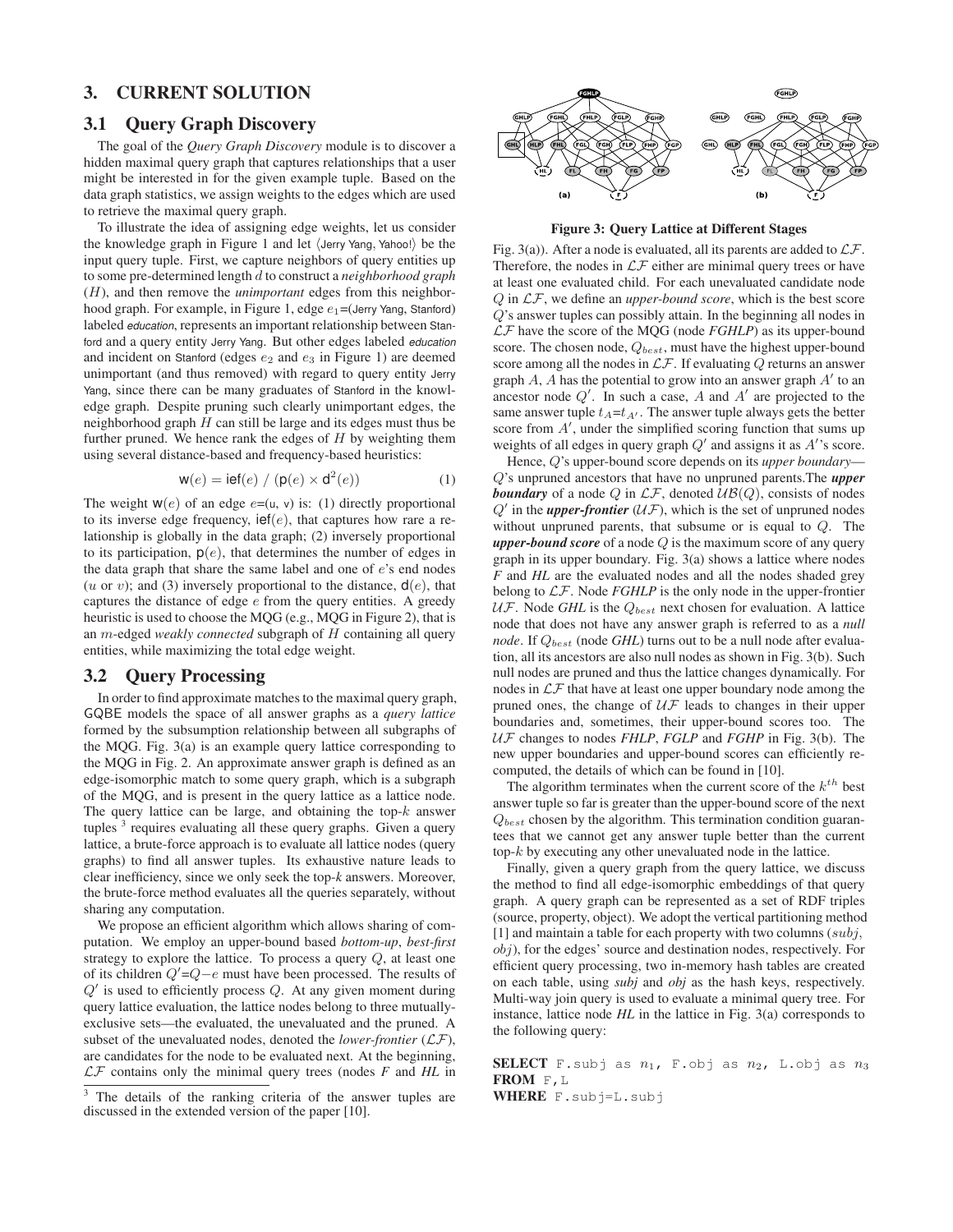After a query graph is processed, its answers are materialized into a file (say file HL in this case) and used to process any of its parent nodes. For instance, lattice node *GHL* is evaluated using the following join query:

**SELECT** HL.\*, G.obj as  $n_4$ **FROM** G,HL **WHERE**  $G.subj=HL.n_1$ 

## **4. WORK IN PROGRESS**

There are multiple optimizations and improvements that can be made to the system. For instance, as we can notice, the edge weighting function described in Eq. 2 is a best-effort based method of guessing what might be the important relationships to include. The MQG thus obtained tries to include edges that are important based on the data graph statistics and not on user query logs. The query processing method described in Section 3.2 performs multiple subgraph matching on a single machine. This method does not try to utilize various distributed computing platforms that can potentially be used to process various parts of the lattice independently. Lastly, obtaining the user feedback is of great importance for the system to identify the exact user intent. The user feedback can be used to learn and refine the original query graph.

#### **4.1 Interactive and Iterative Query Suggestion**

This approach treats user's example tuple as a partial query graph (or as anchor nodes  $A$ ) and produces a complete query graph through interactions with user. It iteratively makes suggestions for new edges to be added to the partial query graph, which are either accepted or rejected by the user.  $X$  is the set of suggested edges and user responses to them such that  $\forall x_i \in X, x_i = (e_i, r_i)$ , where  $e_i$ is the suggested edge and  $r_i \in \{yes, no\}$  is the user response. A suggested edge has to be connected to the partial query graph.

**Example 2 (Query Graph Completion):** Consider Fig. 4(a) as the user provided set of anchor nodes  $A$  and Fig. 4(b) as the target graph  $Q_t$ . Given the anchor nodes, if the system decided at iteration  $t = 1$  the best edge to recommend is  $e_5$ , this edge is presented to the user. The user accepts this edge and  $x_1 = (e_5, yes)$ . If the next edge suggested at  $t = 2$ , given  $X = ((e_5, y_5))$  is  $e_6$ , the user response to this suggestion would be a *no*, and  $x_2 = (e_6, no)$ . If the system decides that the next best edge suggestion at  $t = 3$ , given  $X = ((e_5, yes), (e_6, no))$  is  $e_1$ , the user response to this edge suggestion would be an yes, and  $x_3 = (e_1, yes)$ . Given  $X =$  $((e_5, yes), (e_6, no), (e_1, yes)),$  if the next edge suggested at  $t = 4$ is  $e_7$ , the edge is accepted since it is in the target graph. The final edge suggestion  $e_7$  leads to  $X = ((e_5, yes), (e_6, no), (e_1, yes),$  $(e_7, yes)$ , which is the desired target graph.

The key to this approach is to recommend the next edge based on suggestions and user responses from previous  $m$  iterations, and a user log (the first edge suggestion is based only on the latter). Given data graph G and a set of possible user responses  $R =$  $\{yes, no\}$ , a sequence of pairs of (suggested edge, user response) is  $X = x_1, x_2, \ldots x_m$  where  $x_i = (e_i, r_i) \in E(G) \times R$  for  $i \in [1, m]$ . The next pair of edge suggestion and user response, i.e.,  $x_{m+1} = (e_{m+1}, r_{m+1})$ , is conditioned on X, and we would like to find the  $x_{m+1}$  that maximizes  $P(x|x_1, \ldots x_m)$ , i.e.,

$$
x_{m+1} = \underset{x \in E \times R}{\arg \max} P(x|x_1, \dots x_m)
$$
 (2)

Various models like naive Bayesian classifiers and Conditional Random Fields (CRF) [14] can be used to solve Eq. 2. A user query log that captures the edge suggestions and their corresponding user responses will be helpful to estimate the probability value.



**Figure 4: Query Graph Completion**

Such a query log might not be easily available, since they are often proprietary to a company or unavailable. We thus plan to simulate such a query log, with the help of Wikipedia. Wikipedia sentences are parsed and entities in them are identified and mapped to nodes in the data graph. Edge labels between the mapped entities can be approximated as occurring in the sentences. Edges co-occurring in the neighboring sentences of a textual context can be viewed as co-occurring edges in a query. Some properties that appear in one set of sentences and not in another can be injected to simulate edge suggestions that were rejected by users.

## **4.2 Distributed Query Processing**

As mentioned earlier, several graphs in the lattice are evaluated to find the top- $k$  answer tuples. Popular distributed graph matching systems like [21, 19] find all exact matches of a single query graph efficiently. Since we must evaluate a lattice with several query graphs to find the top- $k$  answer tuples, we need a distributed lattice traversal mechanism too.

One way to do this is to partition the lattice and process each lattice partition in parallel. If one of the lattice nodes in a partition is a null node, then this affects the number of lattice nodes to be evaluated in other partitions. The main challenge to address here is how to stop the lattice exploration once the top- $k$  answer tuples are obtained, while ensuring a lattice node which is a super-graph of one of the null nodes of a different partition is not processed.

The other way of using a distributed framework for query processing is to partition the data graph across the various machines in the framework. Each lattice node may find matching answers in different partitions of the data graph. We have to design clever scheduling mechanisms to identify the various machines a single lattice node must be executed in, and also efficient join strategies if an answer graph is found across multiple partitions. Here we can leverage on the various existing distributed processing systems that partition the data graph, to evaluate a single lattice node. But, this has the additional challenge of scheduling the *best-first* lattice traversal method. Scheduling and processing various lattice nodes in parallel is a problem to be addressed.

## **4.3 Refining MQG with User Feedback**

The feedback about the quality of the answer tuples can be used to indicate three different kinds of information. First, the user can mark the relevant answer tuples, which would provide positive example tuples to the system. Second, the user can mark irrelevant answer tuples, which would provide negative example tuples to the system. Third, the user can also re-rank the top- $k$  answer tuples presented which can be used to indicate the degree of the impact each positive example tuple has.

Given a set of query tuples  $T$  (both positive and negative examples along with the ranking information) obtained through the feedback mechanism, our approach is to search for the optimal query graph under a clear optimization goal–the positive query tuples in  $T$  should be ranked as high as possible, adhering to the user given ranking, while the negative query tuples must be omitted.

Suppose  $M_T$  is the set of all possible MQGs (under a size constraint) given T. Thus we look for  $\arg \max_{M \in M_T} f(M)$ , where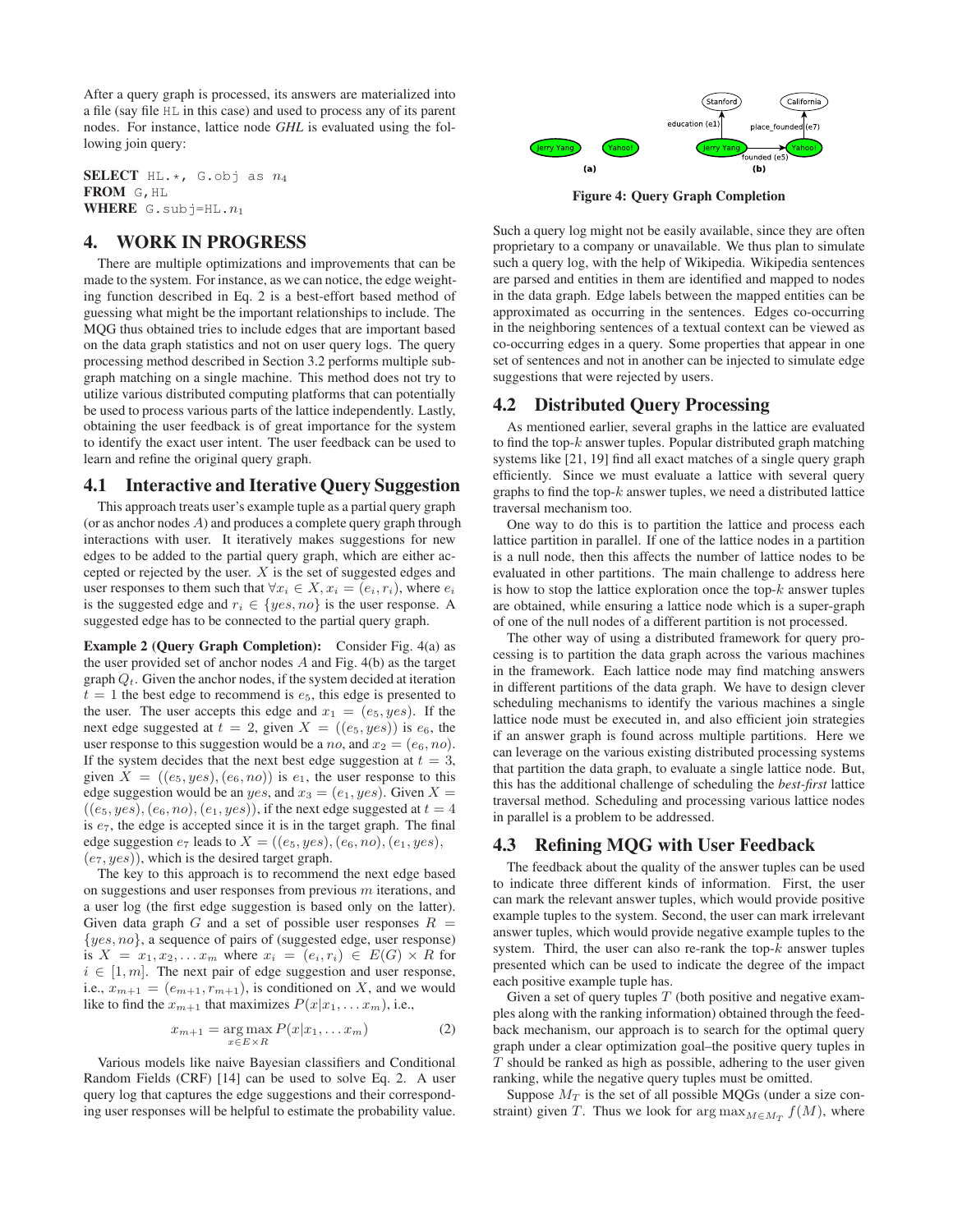

**Figure 5: Accuracy of** GQBE **and** NESS **on Freebase Queries**

 $f$  is the optimization function. Given the optimization goal,  $f$  can naturally be a commonly used function for evaluating ranked retrieval results, e.g., Precision-at- $k$  (P@k), Mean Average Precision (MAP) and Normalized Discounted Cumulative Gain (nDCG). A fundamental challenge to this approach of course is the potentially huge space of  $M_T$ . We thus shall look for randomized or approximation algorithms. Another challenge lies in the cost of calculating f for various queries in  $M_T$ , which in the most straightforward sense entails evaluating the queries themselves. To deal with this, we need to design efficient index structures and multi-query optimization methods for sharing the costs in evaluating queries.

A simple heuristics-based approach to accommodate multiple positive example tuples is to discover individual MQG  $M_{t_i}$ , for each example tuple  $t_i$ , and produce a merged and re-weighted MQG that captures the importance of edges with respect to their presence across multiple MQGs. The intuition here is that users will most likely mark answer tuples that have some relationships in common as relevant answers. So more weight is given to edges that are common across multiple MQGs. The edge weights of the final combined MQG is re-computed based on the number of MQGs a particular edge appears in. Corresponding query entities can be merged to virtual nodes and edges occurring in multiple MQGs can be merged only if they share both the end vertices too, and not just the label. The increase in weight of such merged edges is proportional to the number of MQGs the edge appears in. The weights of all edges that are not common this way are kept as is.

#### **5. EXPERIMENTS**

This section presents our initial experiment results on the accuracy and efficiency of GQBE. The experiments were conducted on a double quad-core 24 GB Memory 2.0 GHz Xeon server.

**Dataset** The experiments were conducted over a large real-world knowledge graph, the Freebase [4] dataset. We preprocessed the graph so that the kept nodes are all named entities (e.g., Yahoo!) and abstract concepts (e.g., Jewish people). The resulting Freebase graph contains 28M nodes, 47M edges, and 5, 428 distinct edge labels.

**Methods Compared** GQBE was compared with a Baseline and NESS [13]. NESS is a graph querying framework that finds approximate matches of query graphs with unlabeled nodes which correspond to query entity nodes in MQG. Note that, like other systems, NESS must take a query graph (instead of a query tuple) as input. Hence, we feed the MQG discovered by GQBE as the query graph to NESS. Since, NESS does not consider edge-labeled graphs, we adapted it by requiring each candidate node  $v'$  of  $v$  to have at least one incident edge in the data graph bearing the same label of an edge incident on  $v$  in the query graph. Baseline explores a query lattice in a bottom-up manner and prunes ancestors of null nodes. However, differently, it evaluates the lattice by breadth-first traversal instead of in the order of upper-bound scores. Baseline terminates when every node is either evaluated or pruned.

**Queries and Ground Truth** Queries covering diverse domains, including people, companies, movies, sports, awards, religions, universities and automobiles were chosen. Twenty Freebase queries  $F_1-F_{20}$  are based on Freebase tables such as http://www.freebase.com/ view/computer/programming\_language\_designer?instances, except  $F_1$  and F<sup>6</sup> which are from Wikipedia tables such as http://en.wikipedia.org/wiki/ List of English football club owners. Each such table is a collection of tuples, in which each tuple consists of one, two, or three entities. For each table, we used one or more tuples as query tuples and the remaining tuples as the ground truth for query answers.

#### **Accuracy Based on Ground Truth**

We measured the accuracy of GQBE and NESS by comparing their query results with the ground truth. The accuracy on a set of queries is the average of accuracy on individual queries. The accuracy on a single query is captured by three widely-used measures [16], P@k, MAP and nDCG.

Fig.5 shows these measures for different values of  $k$  on the Freebase queries. GQBE has high accuracy. For instance, its P@25 is over 0.8 and nDCG at top-25 is over 0.9. The absolute value of MAP is not high, merely because Fig.5(b) only shows the MAP for at most top-25 results, while the ground truth size (i.e., the denominator in calculating MAP) for many queries is much larger. Moreover, GQBE outperforms NESS substantially, as its accuracy in all three measures is almost always twice as better. This is because GQBE gives priority to query entities and important edges in MQG, while NESS gives equal importance to all nodes and edges except the pivot. Furthermore, the way NESS handles edge labels does not explicitly require answer entities to be connected by the same paths between query entities.

#### **Efficiency Results**

We compared the efficiency of GQBE, NESS and Baseline on Freebase queries. Fig.6 compares the three methods' query processing time, in logarithmic scale. The figure shows the query processing time for each of the 20 Freebase queries, and the edge cardinality of the MQG for each of those is shown below the corresponding query id. The query cost does not appear to increase by edge cardinality, regardless of the query method. For GQBE and Baseline, this is because query graphs are evaluated by joins and join selectivity plays a more significant role in evaluation cost than number of edges. NESS finds answers by intersecting postings lists on feature vectors. Hence, in evaluation cost, intersection size matters more than edge cardinality. GQBE outperformed NESS on 17 of the 20 queries and was more than 3 times faster in 10 of them. Baseline clearly suffered, due to its inferior pruning power compared to the best-first exploration employed by GQBE.

#### **6. RELATED WORK**

[17] also proposes the new querying paradigm of querying knowledge graphs by example tuples. But there are several features present in GQBE and not in [17]. (1) they do not specify a concrete way to discover the query graph, (2) they have no way to accept user feedback to better understand the query intent and (3) their query processing component mandates all answer graphs to be isomorphic to the initial query graph, thus precluding any approximate matching answer graphs from being found.

Several works [12, 6] identify the best subgraphs/paths in a data graph to describe how several input nodes are related. But the paths discovered by their techniques only connect the input nodes and have the further limitation of allowing only two input entities. Finding matching answer graphs to the discovered query graph is also not within the focus of the aforementioned works.

There are many studies on approximate/inexact subgraph matching in large graphs, such as G-Ray [23] and TALE [22] GQBE's query processing component is different from them on several aspects. First, GQBE only requires to match edge labels and match-